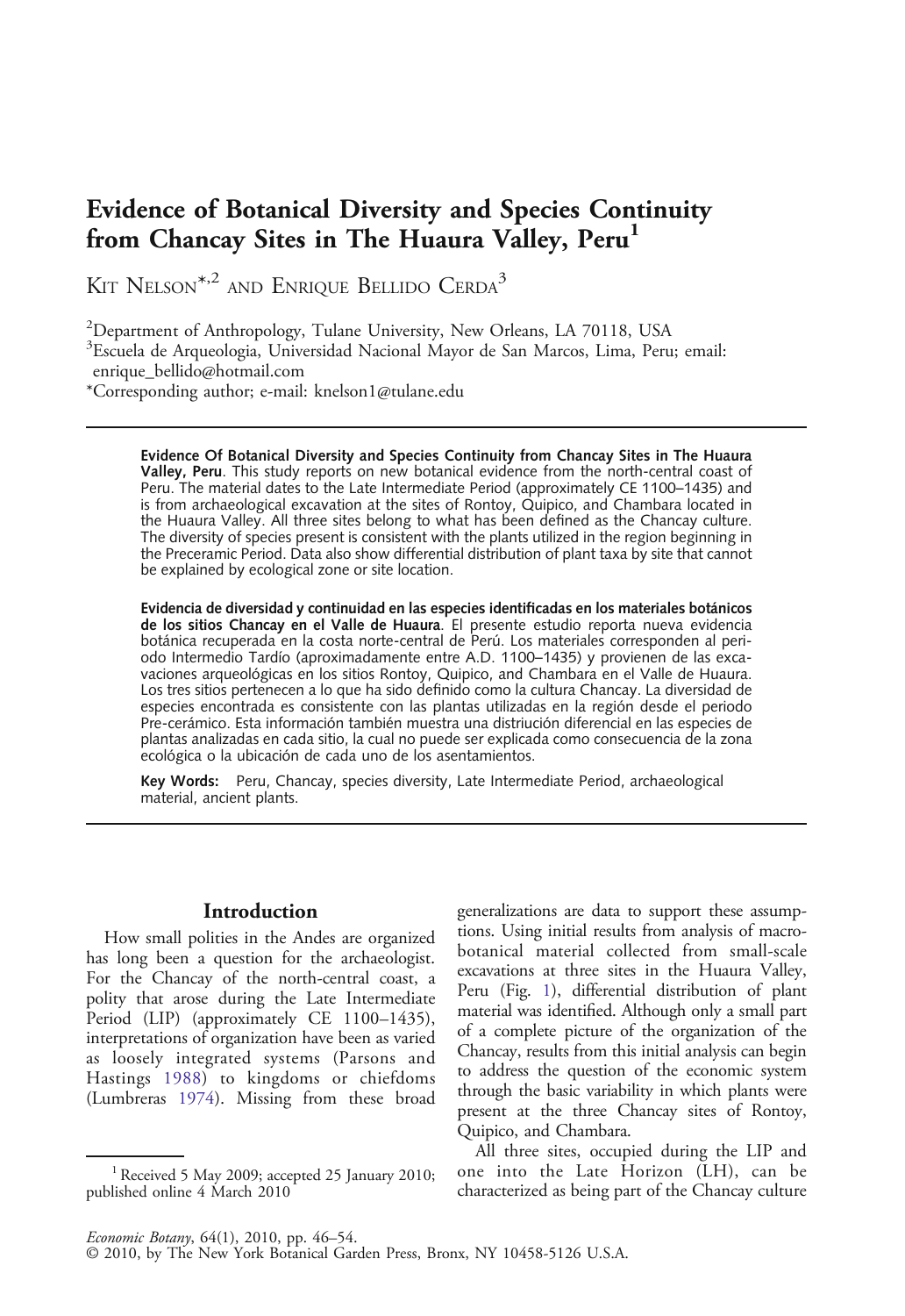<span id="page-1-0"></span>

Fig. 1. Location of the sites of Rontoy, Chambara, and Quipico in the Huaura Valley.

as seen in their shared iconography, pottery types, architecture construction, and site layout. Based on the taxa of botanical remains recovered, the relationship between humans and plants during the LIP and LH in the Huaura Valley includes utilization of a suite of plants that represents a similar range of species to that found in the Precermic and Initial Periods on the north-central coast. In this paper we provide new data on the diversity of ancient plant remains from domestic contexts at three sites in the Huaura Valley of the north-central coast Peru. Based on these data, we suggest that differences between two sites in the upper valley (Quipico and Chambara) and one in the lower valley (Rontoy) may be due to environmental differences such as verticality (Murra [1972,](#page-8-0) [1975](#page-8-0)) or ecological niche or economic specialization. This differentiation does not occur in all species, but does include a selection of both food and nonfood species.

#### **Methods**

Located in the Huaura Valley, which is part of the north-central coast region known as the Norte Chico, the three LIP sites tested for this study were documented during two surveys examining the valley from the coast to approximately 50 km inland, one by Cárdenas [\(1977](#page-7-0), 1977–[1988,](#page-7-0) [1988;](#page-7-0) Miasta Gutiérrez and Merino Jiménez [1986\)](#page-8-0) and a more detailed survey by Nelson and Ruiz ([2004\)](#page-8-0). No other excavations and only small-scale analysis of these sites had been conducted (Horkheimer [1962](#page-7-0), [1965](#page-7-0); Ruiz Estrada [1991](#page-8-0)) until 2007 when these sites were revisited for initial testing (Nelson and Ruiz Estrada [2008](#page-8-0)). These three sites were tested because they are located at varying distances from the coast, include typical LIP architecture and Chancay style pottery, and are at risk of being destroyed by looting and modern agriculture. The goals of the project were to map and test a sample of LIP sites throughout the valley and, from these data, create a general chronology of the LIP occupation.

The sites tested differ in several respects. Although they all share adobe *tapial* (poured adobe) construction and Chancay material culture, they differ in their associated Accelerator Mass Spectrometry (AMS) dates, details in their construction, and their location. AMS dates fall within the general range usually associated with the Chancay Culture and extend into the early Historic Period. Rontoy has the earliest dates, ranging from CE 1265–1455 based on three AMS samples. Quipico has a tight date cluster with a range from CE 1365–1405 based on three AMS samples. Dates from Chambara, CE 1375– 1625 based on four samples, extend well into the Early Historic Period. Rontoy and Quipico share very similar architectural features, each site composed of separate compounds, while Chambara differs from this model, with the major architectural feature being small pyramids with ramps. Important to this study is the variation in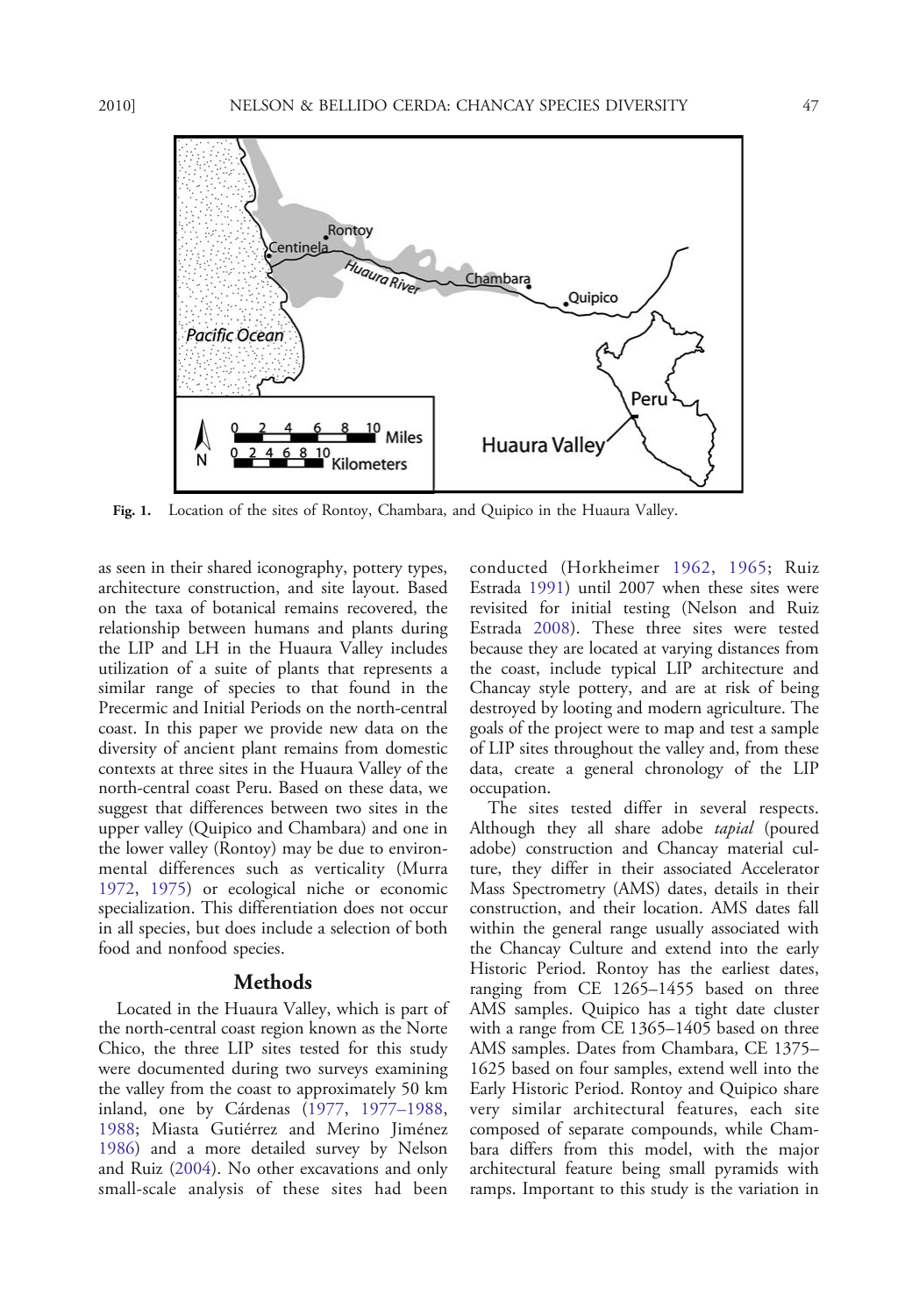TABLE 1. DISTANCE FROM THE COAST AND ALTITUDE OF THE SITES OF RONTOY, QUIPICO, AND CHAMBARA.

| Site     | Distance to coast (km) | Altitude (m) |  |
|----------|------------------------|--------------|--|
| Rontoy   |                        | 90           |  |
| Chambara | 31                     | 940          |  |
| Quipico  | 36                     | 1,000        |  |

site location. Rontoy is located on the coastal plain, while Chambara and Quipico are further inland, as the valley rises to toward the Andes, and are located within dry washes called quebradas (Table 1). Chambara and Quipico are within the area designated as a transitional zone, or chaupiyunga. This area is out of the fog zone and so is sunnier. Historically it has been an area known for coca production (Keatinge [1988\)](#page-7-0).

If there were no restrictions on land use due to such forces as political boundaries or social networks, Rontoy would have the greatest access to arable land as it is surrounded by the flat and wide coastal plain. The sites of Chambara and Quipico are located where the valley begins to narrow, and so less land within the floodplain would have been available for cultivation. Agricultural fields could have been expanded by handwatering, and trees may have been grown on the slopes of fingering ridges that form the edge of the valley.

All test units at these three sites were placed within the LIP architecture and include both midden and construction material. The units used in this study—Rontoy, Profile 1; Quipico, Pit 3; and Chambara, Pit 2 and Profile 1 included both 1×1 meter test units and excavation to clean profile walls of large exposures. The profiles were first cleaned of disturbed debris from the surface and exposed face, then excavated into intact remains (Fig. 2).

Material was excavated by natural layer following well-defined stratigraphy, with layers often separated by adobe floors. All of the excavated sediment from the excavation units and profiles at all three sites was passed through a 1/4-inch screen and labeled by unit and natural layer. The botanical material was handpicked from the screen and placed in acid-free plastic bags. In areas where botanical material was large, such as partial corn stalks, all of the material was bagged without passing through the screen. The samples included in this study were only from screened sediment and included 13,439 g of botanical material from Rontoy, 173 g from Quipico and 7,890 g from Chambara. The discrepancy among sites is due to the context. The Quipico sample does not include any layers of construction material present in the other samples, which usually contained cotton plants, cotton, and maize plants that added weight and count, but



Fig. 2. Profile 1 at the site of Rontoy. Macrobotanical remains visible throughout the cross-section.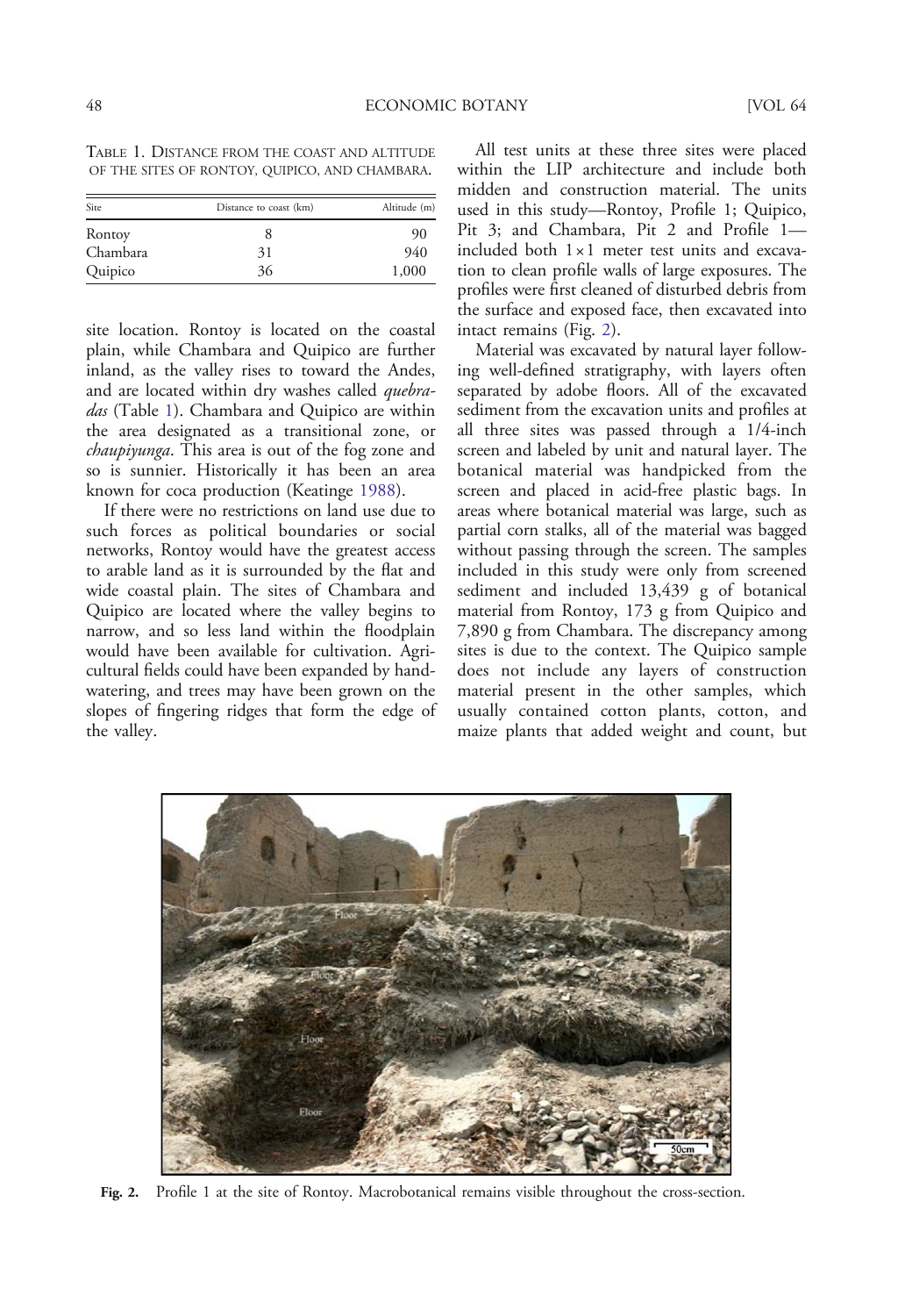

Fig. 3. Samples of material: a. *Canavalia* cf. *plagios*perma, **b**. Persea americana, **c**. Alnus cf. acuminata.

not species diversity. Even with its much smaller sample size, Quipico still shows a range of variability similar to that of Chambara. Both sediment samples and pollen samples were also taken, but have not yet been analyzed. Overall, the macrobotanical material was well preserved and included intact stem, fruit, and seed remains. The remains of textiles, rope and string, pottery, and stone tools were also present in these assemblages, but the majority of material recovered was botanical remains. All material was collected and taken to the laboratory for analysis. Due to the high level of preservation, analysis of the macrobotanical materials was based on anatomical comparisons with known species using the reference collection of the Museum of Natural History of San Marcos University (Fig. 3).

## Results

This is the first macrobotanical study of botanical remains from excavated archaeological context associated with the Chancay culture. In addition, with the exception of a single sample of manioc (Manihot cf. esculenta) collected from the surface of a Chancay cemetery located in the Chancay Valley that was examined as part of a starch grain size study (Perry [2002](#page-8-0)) and sample identification of macrobotanicals from the site of Acaray (Brown Vega [2008\)](#page-7-0), it is the only detailed botanical study of any Chancay botanical material. The results of this study show the continued importance of plants that have long been utilized in Norte Chico, while also indicating some interesting differences among botanical assemblages that may point to distinct economic foci by site.

A variety of plants are present within these assemblages, including an assortment of cultivated crops, wild plants, tree fruits, and wood. This diversity is not surprising given that the excavation units were placed in habitation areas, where plants would be utilized for a variety of reasons, including consumption, housing, clothing, and other material culture products (Table [2\)](#page-4-0). The majority of plant taxa present are used today primarily for food  $(n=17)$ . Although they may have more than one known use, their exploitation for food in these contexts is confirmed by the presence of parts of the plant such as stems, seed casings, and internal seeds registered in these deposits. Among the species identified are some of the major staples of Peruvian cuisine: maize, beans, squash, and chilies. This is much greater than the diversity registered for plants used in a variety of other functions such as construction  $(2)$ , woods  $(1)$ , fibers  $(1)$ , and containers  $(1)$ .

The basic botanical assemblage for sites within the Norte Chico begins in the Preceramic (3000– 1800 BCE) and continues as staples into the LIP (Table [3](#page-5-0)). Botanical remains from the sites of Aspero, Caral, and Las Gavilanes (summarized in Sandweiss et al. [2001](#page-8-0) and Shady Solis and Leyva [2003](#page-8-0)) have all but a few of the taxa recorded for the three LIP sites in the Huaura Valley. The assemblage is even more similar to the remains recovered from Initial Period sites in the nearby Casma Valley (Table [3\)](#page-5-0) recorded by Pozorski and Pozorski [\(1987](#page-8-0); Ugent et al. [1986\)](#page-8-0). The general pattern may be a wider coastal adaptation as seen in similar species utilized at the Initial Period site of Gramalote, located further north in the Moche Valley (Pozorski [1976](#page-8-0); Pozorski and Pozorski [1979](#page-8-0)).

Two important crops, maize and cotton, are present in the assemblages of all three sites. These two are major staples of the economical system from early on in this region and continue to be important through the LIP. Both are regularly found on the surface of archaeological sites throughout the Huaura Valley and were vital to everyday use and possibly exchange as well. Cotton (Gossypium barbadense) has the longest history of exploitation in this area (for example, Haas and Creamer [2004](#page-7-0); Hather Staff et al. [2005](#page-7-0); Moseley [1992;](#page-8-0) Pozorski and Pozorski [1987](#page-8-0); Quilter et al. [1991](#page-8-0); Sandweiss et al. [2001](#page-8-0); Shady Solis et al. [2001](#page-8-0)), with evidence of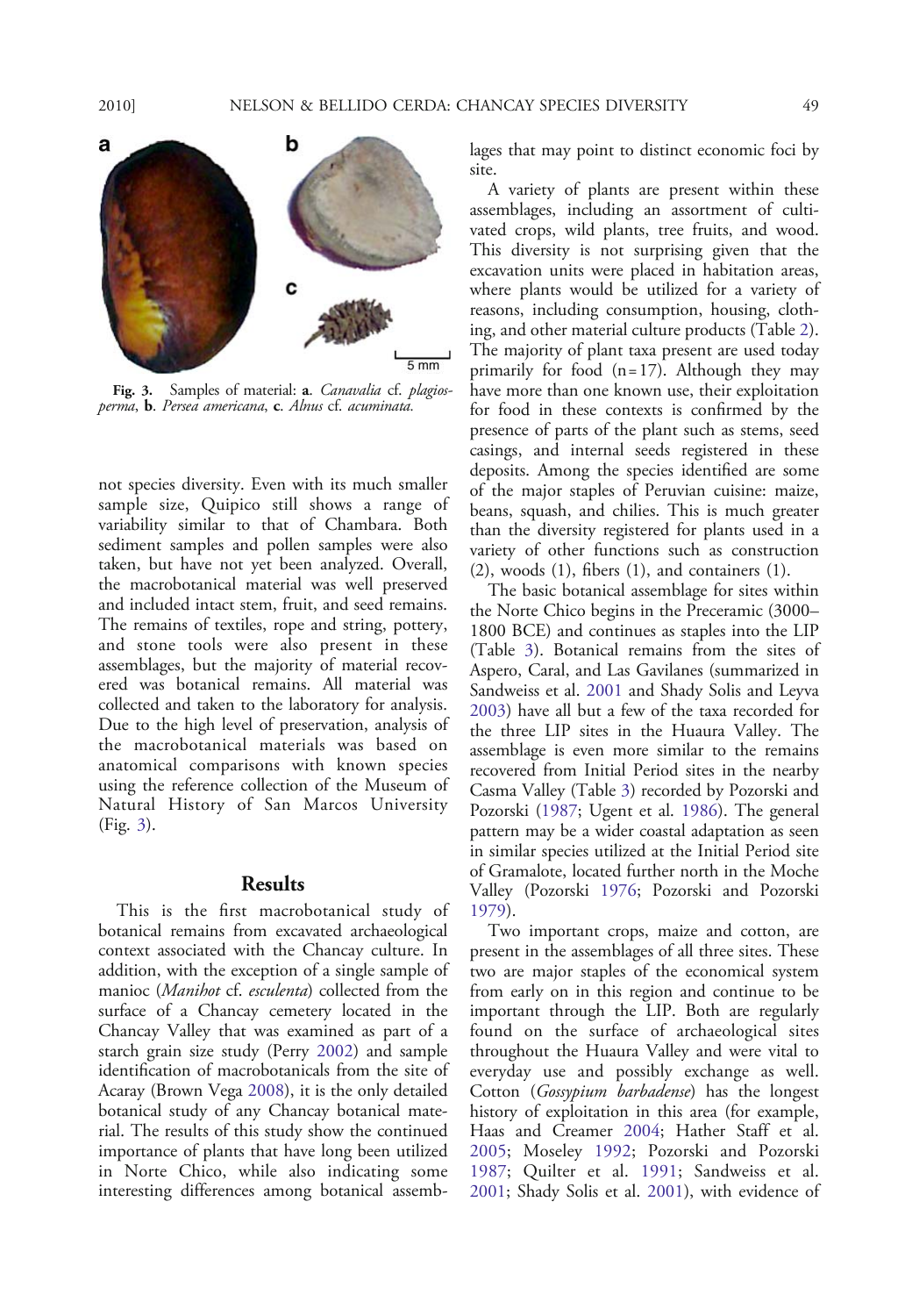| Family        | Species                    | Chambara | Quipco | Rontoy | $\text{Cas} \text{ma}^1$ | Norte Chico <sup>2</sup> |
|---------------|----------------------------|----------|--------|--------|--------------------------|--------------------------|
| Betulaceae    | Alnus cf. acuminata        |          |        |        |                          |                          |
| Cannaceae     | Canna indica               |          |        |        |                          |                          |
| Cucurbitaceae | Cucurbita moschata         |          |        |        |                          |                          |
|               | Cucurbita sp.              |          |        |        |                          |                          |
|               | Cyclanthera pedata         |          |        |        |                          |                          |
|               | Lagenaria siceraria        |          |        |        |                          |                          |
| Euphorbiaceae | Manihot cf. esculenta      |          |        |        |                          |                          |
| Fabaceae      | Arachis hypogaea           |          |        |        |                          |                          |
|               | Canavalia cf. plagiosperma |          |        |        |                          |                          |
|               | Erythrina sp.              |          |        |        |                          |                          |
|               | Inga sp.                   |          |        |        |                          |                          |
|               | Phaseolus lunatus          |          |        |        |                          |                          |
|               | Phaseolus vulgaris         |          |        |        |                          |                          |
| Lauraceae     | Persea americana           |          |        |        |                          |                          |
| Malpighiaceae | Bunchosia armeniaca        |          |        |        |                          |                          |
| Malvaceae     | Gossipium barbadense       |          |        |        |                          |                          |
| Myrtaceae     | Psidium guajava            |          |        |        |                          |                          |
| Poaceae       | Gynerium sagittatum        |          |        |        |                          |                          |
|               | Phragmites Australis       |          |        |        |                          |                          |
|               | Zea mays                   |          |        |        |                          |                          |
| Sapotaceae    | Pouteria lucuma            |          |        |        |                          |                          |
| Solanaceae    | Capsicum sp.               |          |        |        |                          |                          |
|               | TOTAL                      | 18       | 16     | 9      |                          |                          |

<span id="page-4-0"></span>TABLE 2. PRESENCE/ABSENCE TABLE BY SPECIES FOR THE SITES OF RONTOY, QUIPICO, AND CHAMBARA.

<sup>1</sup> Composite of botanical information from Casma (Pozorski and Pozorski [1987](#page-8-0)). <sup>2</sup> Summary of botanical information for Preceramic sites in the Norte Chico (adapted from Sandweiss et al. [2001](#page-8-0)).

<sup>a</sup> Presence of Zea mays is contested.

its early importance as material for fishing nets and clothing (Quilter et al. [1991](#page-8-0); Sandweiss et al. [2001](#page-8-0)). It has been argued to be a major component of the rise of complexity during the Norte Chico Preceramic (Feldman [1980;](#page-7-0) Haas and Creamer [2001](#page-7-0), [2004;](#page-7-0) Moseley [1975;](#page-8-0) Shady Solis et al. [2001](#page-8-0); Shady Solis and Leyva [2003](#page-8-0)).

For the Chancay, cotton was the primary material used in the production of textiles, which are famous for their detail and diversity (Fung [1995](#page-7-0); Kula [1991\)](#page-7-0). A wide variety of textile types are associated with the Chancay, including plain weave, counter-spun embroidery, knotted netting, and, probably the best known, gauze (Kula [1991](#page-7-0)). The presence of raw cotton and cotton bolls at sites in the lower and middle valley reveals its widespread importance, indicating either production at or acquisition by sites throughout the Huaura Valley. This is important because it opens the possibility of textile production at various, if not all localities.

Maize was also probably widely grown on the coast in later periods and appears in small

amounts at Preceramic sites (Bonavia and Grobman [2000\)](#page-7-0). Horkheimer [\(1973\)](#page-7-0) notes it as a prehistoric staple, and its widespread presence at both Chancay habitation and cemetery sites in the Huaura Valley shows its continued significance during the LIP.

The greatest diversity in taxa is present at the site of Chambara, followed closely by the site of Quipico. These two neighboring sites are located at the beginning of the constriction of the valley, while the site of Rontoy, located on the open coastal plain, has half of the diversity of taxa as that recorded for Chambara. This is an unexpected finding for several reasons. First, the uneven distribution of taxa may be related to the ecological zones in which these sites are located, but this is not strongly supported by the data. All of the sites are adjacent to or within the river valley and would have access to irrigation, and they differ only slightly in altitude. Some of the plants missing from the Rontoy assemblage are better suited to higher elevations, including Alnus cf. acuminata (Andean alder) and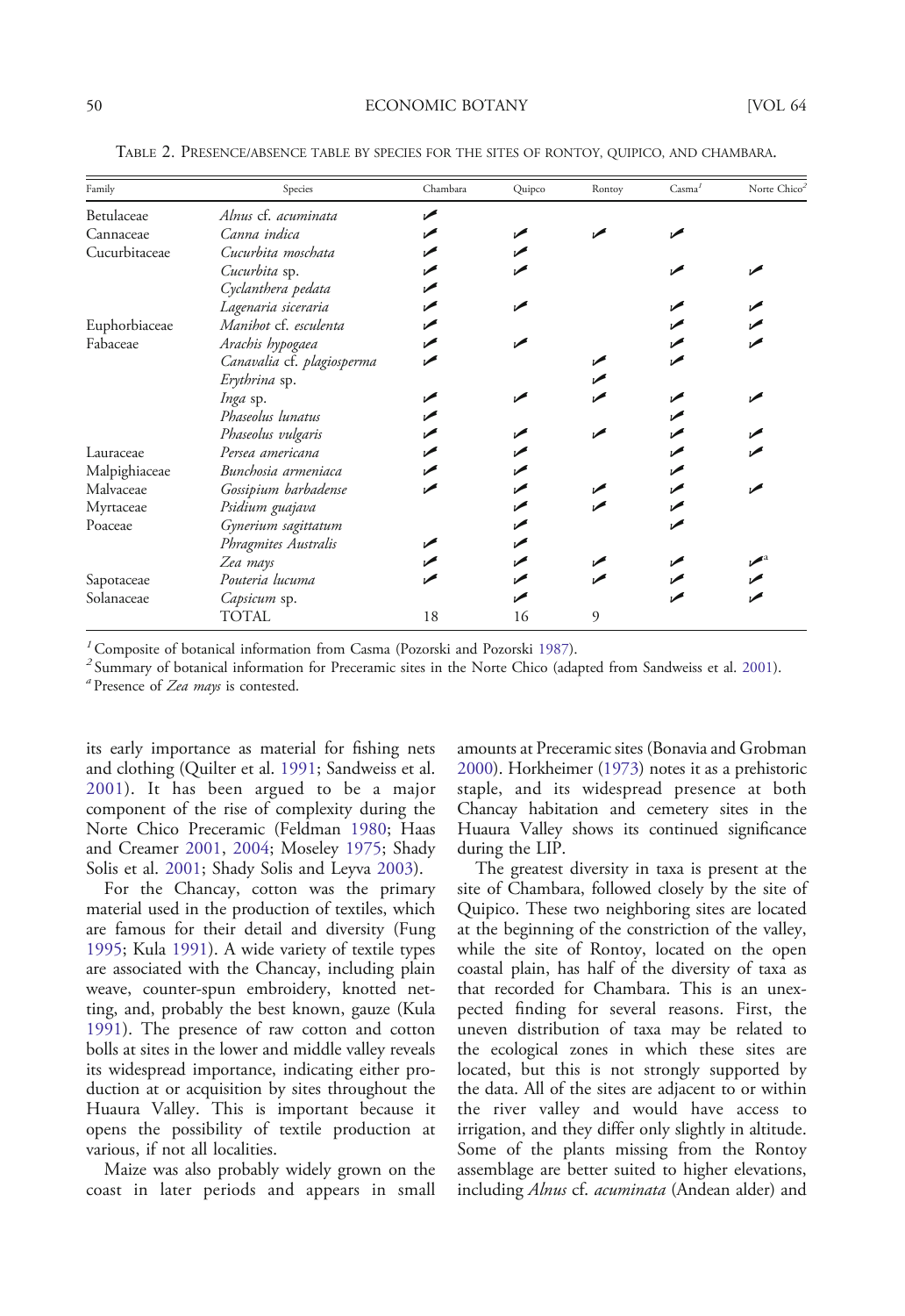| Canavalia cf. plagiosperma<br>(jack bean)<br>Phaseolus lunatus (Lima bean)<br><i>Phaseolus vulgaris</i> (common bean)<br>Zea mays (maize)                                                                | <i>Manihot</i> cf. <i>esculenta</i> (manioc) |  |  |  |
|----------------------------------------------------------------------------------------------------------------------------------------------------------------------------------------------------------|----------------------------------------------|--|--|--|
| Erythrina sp. (pajuro)                                                                                                                                                                                   |                                              |  |  |  |
| <b>EDIBLE FRUITS</b><br><b>Fruits</b><br>Bunchosia armeniaca (ciruelo del fraile or cansaboca)<br>Inga sp.(pacae)<br>Persea americana (avocado)<br>Pouteria lucuma (lúcuma)<br>Psidium guajava (guayaba) |                                              |  |  |  |
| Condiments<br>Capsicum sp. (chili)                                                                                                                                                                       |                                              |  |  |  |
| <b>Nonsweet Fruits</b><br>(Vegetables)<br>Cucurbita sp. (squash)<br>Cyclanthera pedata (wild cucumber)<br>Cucurbita moschata (squash)                                                                    |                                              |  |  |  |
| <b>WOOD</b>                                                                                                                                                                                              | <b>FIBER</b>                                 |  |  |  |
| Alnus cf. acuminata (Andean alder)<br>Inga sp. (pacae)<br>Pouteria lucuma (lúcuma)<br>Psidium guajava (guayaba)                                                                                          | Gossypium barbadense (cotton)                |  |  |  |
| <b>CONTAINERS</b>                                                                                                                                                                                        | <b>CONSTRUCTION MATERIAL</b>                 |  |  |  |

Lagenaria siceraria (gourd) Phragmites australis (reed)

<span id="page-5-0"></span>TABLE 3. LIST OF THE SPECIES ACCORDING TO THEIR BEST-KNOWN USAGES. FOODS

Grains and Seeds Roots and Stems

Persea americana (avocado), but this does not explain the absence of other species such as Bunchosia armeniaca (ciruelo del fraile or cansaboca), Cucurbita moschata (squash), Cucurbita sp. (squash), Cyclanthera pedata (wild cucumber), Manihot cf. esculenta (manioc), Gynerium sagittatum (cane), and *Lagenaria siceraria* (gourd) that commonly grow in lower elevations. In addition, squashes are currently grown in the field adjacent to Rontoy. In all, the majority of taxa present at these sites are herbs and trees that develop in altitudes from 0 to 2,500 m on the average, which corresponds to the altitudes of the middle and lower valley, and so could be grown near all three sites.

Arachis hypogaea (peanut)

Second, the site of Rontoy is located in probably the richest and largest agricultural area of the three sites and yet does not have the species diversity seen in the assemblages of the other two sites. Its importance in agriculture is visible in historical documents, where it had a prominent role during the early Colonial Period as an area chosen by Spaniards traveling with Pizarro as part of the encomienda system (Cook [1982](#page-7-0)) and continued to be a sought-after productive area through the formation of haciendas in the 17th century (Cushner [1980](#page-7-0)). Today it remains an important agricultural area for vegetables and sugarcane, and several tree species and cane line irrigation canals that are found around the site.

Gynerium sagittatum (cane)

Third, all three sites can be argued to be part of a larger cultural phenomenon known as the Chancay and so participated in a larger political and economic system that linked these sites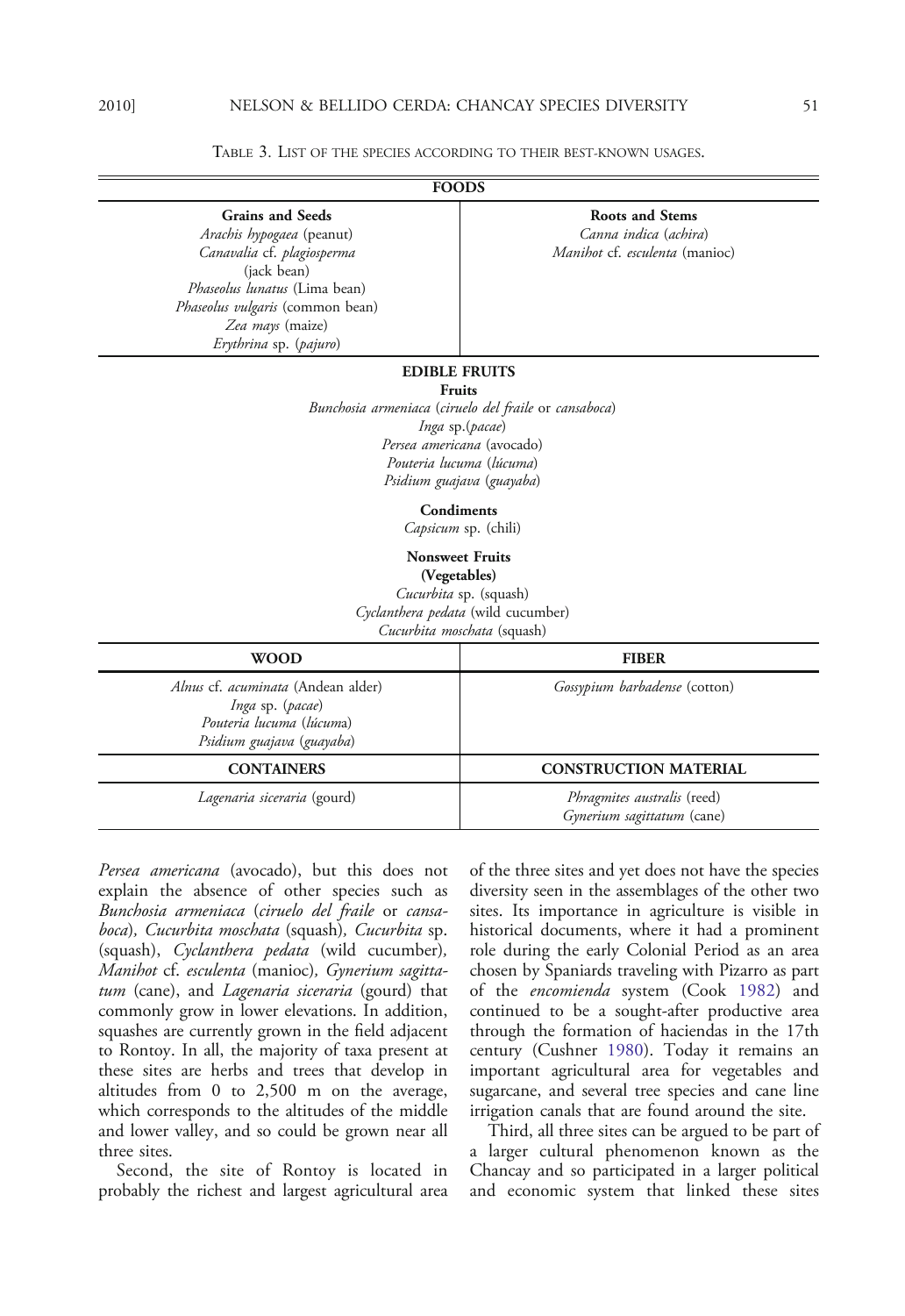through various networks of interaction that was controlled by a single chief or lord (Conlee et al. [2004](#page-7-0); Rostworowski [1977](#page-8-0), [1978,](#page-8-0) [1989,](#page-8-0) [1993\)](#page-8-0). As part of this system, it might be expected that all of the site would have had access to the various species through interaction, trade, and transport. As part of a larger system, some agricultural goods would have been moved from the small secondary sites to the principal administrative core in the Chancay Valley, for example, the site of Pisquillo Chico (Horkheimer [1962](#page-7-0); Krzanowski [1991\)](#page-7-0). This was not the case. Although unification is visible in the shared material culture, it does not appear, based on these data, that all sites had access to the wealth of products being produced in the valley.

Although there are differences among these sites, the absence of species from outside of the region in the registered material is shared among all three sites. The lack of nonlocal species is interesting, especially given the connections in material culture with the Cayash region located in the upper Huaura Valley (Krzanowski [1986\)](#page-7-0). Although Chancay sites are not present beyond approximately 50 km inland, shared pottery styles of the lower and middle valley with the upper valley are present, and the link through trade or other types of interaction is visible in this and other types of material culture. In addition, Brown Vega [\(2008](#page-7-0)) uncovered offering bundles within LIP context at the site of Acaray, located near Rontoy, with Huperzia crassa (firmoss or shimba) and Nectandra floribundo (ishpingo), both of which are more commonly found in the highlands. Their presence marks access to some of the highland varieties, and context may be the important difference between these assemblages. The material from Rontoy, Quipico, and Chambara was household debris excavated in domestic contexts. This material represents the diversity expected for everyday domestic refuse, while the context at Acaray represents single ritual events. The absence of species of plants from outside the region does not then represent the lack of movement of plant material from the highlands to the coast, but instead documents the importance of these items and their purposeful deposition.

The differences and similarities in the types of plants present at each site are telling of the Chancay during the LIP in both the production and distribution of plants. The presence and abundance of the major staples such as cotton

and maize denotes either the widespread exchange or production of these goods and their importance in the overall Chancay economy. This is supported by the occurrence of stalks, seeds, and flowers of these plants on the surfaces of habitation sites throughout the valley. For corn, whole plants were recovered from both Rontoy and Chambara, and for cotton, the presence of all parts of the plant, including bolls, burrs, locks, and branch fragments, points to either local production at each site or transport of unrefined cotton among sites. These two staples, which are important species utilized from as early as the Preceramic Period, continue to be important in the Chancay culture.

Other taxa are not evenly distributed among these sites and instead show limited production and/or access by consumers to these goods. For example, several tree fruits, including Bunchosia armeniaca (ciruelo del fraile or cansaboca) and Persea americana (avocado), are absent from the Rontoy sample, and Canavalia cf. plagiosperma (jack beans) is absent from the sites of Chambara and Quipico. This uneven distribution does not appear to be solely the result of verticality, but instead may signal the presence of other factors at play. Although these are the results of small-scale excavations, the preservation, the large quantity of botanical material collected, and the patterning of upriver versus coastal supports these findings.

## Conclusion

Although preliminary, this study provides some initial results on the types and the distribution of plant species at LIP sites in the Huaura Valley. A variety of these species have long histories of use in this area, with some first appearing in archaeological context during the Preceramic Period. Findings also show a differential distribution among sites, with more variation in the plants present in the two sites, Quipico and Chambara, located further inland. The greater diversity is discussed in terms of ecological zone and site location, which do not explain this patterning. Instead it appears that this distribution represents other factors that may have implications as to the structure of production, access, and exchange for the Chancay culture.

Context is also an important feature in understanding the presence and absence of certain types of plant material. No species from outside the region was registered in the assemblages from the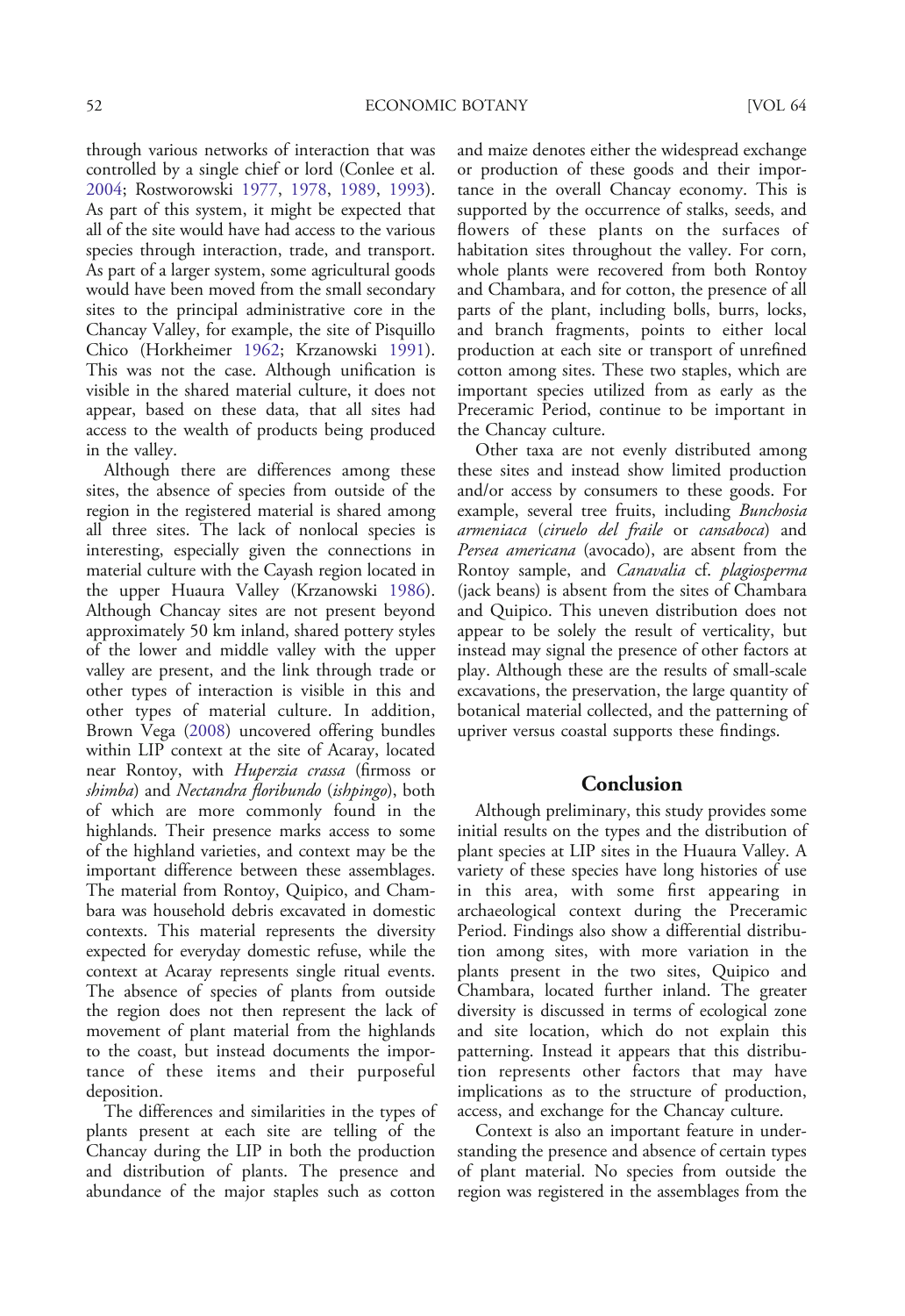<span id="page-7-0"></span>

three sites, but one has been noted at the nearby site of Acaray (see Brown Vega 2008:286). The context of midden and construction fill excavated from within habitation areas may limit the types of materials recovered, but does demonstrate a wide range of plants produced and consumed which document the uneven production and/or exchange of botanicals during the LIP.

## Acknowledgments

We would like to thank Dr. Arturo Ruiz Estrada for support of this project and the anonymous reviewers who gave helpful comments that improved the final version of this paper. Funding was provided by a Faculty Enhancement Grant from Tulane University, and additional support was provided by the Stone Center for Latin American Students at Tulane University.

### Literature Cited

- Bonavia, D. and A. Grobman. 2000. Revisión de las pruebas de la existencia de maíz Precerámico de los Andes Centrales. Pages 239–262 in P. Kaulicke, ed., El Período Arcaico en el Perú: Hacia una definición de los orígenes. Boletín de Arquelogía PUCP, Vol. 3. Departamento de Humanidades, Especialidad de Arqueología, Pontificia Universidad Católica del Perú, Lima.
- Brown Vega, M. Y. 2008. War and Social Life in Prehispanic Perú: Ritual, Defense, and Communities at the Fortress of Acaray, Huaura Valley. Ph.D. thesis, Department of Anthropology, University of Illinois at Urbana-Champaign.
- Cárdenas, M. 1977. Informe preliminar del trabajo de campo en el valle de Huaura (Depatamento de Lima), agosto 1977. PUCP. Instituto Riva Agüero, Seminario de Arqueología.
	- ———. 1977–1978. Sitios arqueológicos en Playa Chica—Huacho (Valle de Huaura). Pages 111–126 in Boletín del seminario de arqueología 19–20. Pontificia Universidad Católica del Perú, Lima.
	- ———. 1988. Arquitectura Prehispánica del Valle de Huaura. Pages 101–114 in V. Rancel, ed., I Simposium arquitectura y arqueología. Pasado y futuro de la construcción en el Perú. CON-CYTEC. Universidad de Chiclayo, Chiclayo.
- Conlee, C. A., J. Dulanto, C. J. Mackey, and C. Stanish. 2004. Late Prehistoric Sociopolitical Complexity. Pages 209–236 in H. Silverman,

ed., Andean Archaeology. Blackwell Publishing, Malden, Massachusetts.

- Cook, N. D. 1982. Demographic Collapse: Indian Peru, 1520–1620. Cambridge University Press, Cambridge.
- Cushner, N. P. 1980. Lords of the Land: Sugar, Wine, and Jesuit Estates of Coastal Perú, 1600–1767. SUNY Press, New York.
- Feldman, R. A. 1980. Aspero, Peru: Architecture, Subsistence Economy, and Other Artifacts of a Pereceramic Maritime Chiefdom. Ph.D. thesis, Department of Anthropology, Harvard University, Cambridge, Massachusetts.
- Fung, R. 1995. Los encajes hechizados de la cultura Chancay. Boletín de actividades Fundación Museo Amano 7:1–3.
- Haas, J. and W. Creamer. 2001. Amplifying Importance of New Research in Peru. Response. Science 294:1652–1653.
- and ———. 2004. Cultural Transformations in the Central Andean Late Archaic. Pages 35–50 in H. Silverman, ed., Andean Archaelogy. Blackwell Publishing, Malden, Massachusetts.
- Hather Staff, G., C. Gosden, and J. G. Hather. 2005. Prehistory of Food: Appetites for Change. Routledge, New York.
- Horkheimer, H. 1962. Arqueología del Valle de Chancay. Museo de Arte de Lima.
- ———. 1965. Identificación y bibliografía de importantes sitios prehispánicos del Perú. Arqueológicas 8.
- ———. 1973. Alimentación y obtención de alimentos en el Peru prehispánico. Universidad Nacional Mayor San Marcons, Lima.
- Keatinge, R. W. 1988. Peruvian Prehistory: An Overview of Pre-Inca and Inca Society. Cambridge University Press, Cambridge.
- Krzanowski, A. 1986. Cayash prehispánico. Prace Komisji Archeologicznej 25, Zaklad Narodowy im. Ossolińskich, Poland.
- ———. 1991. Estudios sobre la cultura Chancay, Perú. University of Jaguelona Press, Poland.
- Kula, G. 1991. A Study of Surface-Collected Chancay Textiles. Pages 263–284 in A. Krzanowski, ed., Estudios sobre la cultura Chancay, Perú. University of Jaguelona Press, Poland.
- Lumbreras, L. G. 1974. The Peoples and Culture of Ancient Peru (B. J. Meggers, trans.). Smithsonian Institution Press, Washington, D.C.